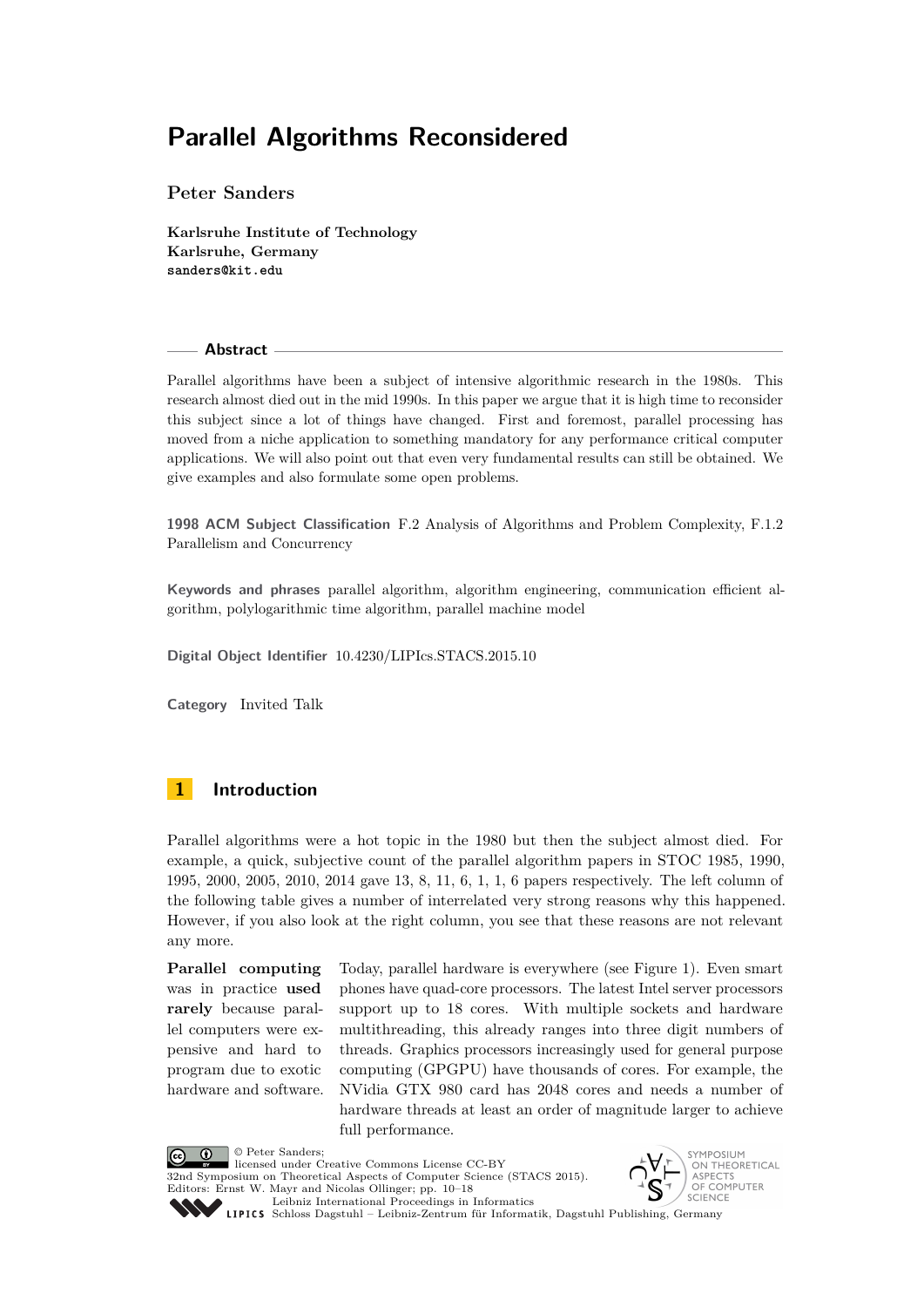For most programmers, it was easier to wait until the microprocessor industry provided new processor designs that translate the additional transistor budget due to Moore's law into higher **clock frequency** and higher instruction parallelism.

The actual applications of parallel computers were mostly **numerical** simulations that needed little of the results developed by the algorithm theory community. Exceptions (that almost prove the rule) can be found for lower level aspects like network topologies, e.g. [\[21\]](#page-7-0).

The machine models used by theorists, like the **PRAM** model were widely criticized as too remote from practice.

Most companies specializing in parallel computers did go bankrupt.

This stopped when processor design ran against the "power wall" – it is no longer feasible to significantly increase processor clock speeds since this increases the energy consumption to a point where energy costs are too high and where cooling becomes too expensive [\[16\]](#page-6-0). For example, in 2004, Intel presented the Pentium 4 Prescott microarchitecture that increased clock frequency and energy consumption but *not* benchmark performance compared to previous models. A short time later, the Netburst line of microarchitectures used for the Pentium 4 was discontinued and Intel started to design more conservative cores putting more and more of them on the same chip.

> Now, we have to look for parallelization opportunities in every performance critical application since this is the only way to exploit the available hardware. Moreover, the Big Data boom has produced many new applications outside numerical simulations where massively parallel processing is crucial. Furthermore, the methodology of algorithm engineering (e.g. [\[29\]](#page-7-1)) makes it easier to bridge gaps between theory and practice.

Message passing models (e.g., [\[41,](#page-8-1) [33\]](#page-7-2)) or memory hierarchies [\[4\]](#page-6-1) avoid some of the pitfalls of PRAMs. Moreover, PRAM algorithms are often not that impractical if we avoid the fallacy of speeding up computations at the cost of highly inefficient computing.

Now, parallel computers are mainstream products of the big players. Big data and cloud is at the core of the business of some of the worlds most profitable companies. Computer games proved to a be a killer application (almost literally), catalyzing the use of architectures (GPUs) that would otherwise have been dismissed as too exotic and cumbersome.

In the late 1990s, the **Internet boom** (aka Dotcom bubble) drew parallel algorithms researchers into startups (e.g., Akamai) and into new research fields related to emerging internet applications (e.g., algorithmic game theory).

Some of these people and a new generation of researchers now look at parallel algorithms from a fresh Big Data perspective. Indeed, in 2014 there were 6 STOC papers on parallel algorithms again.

These observations indicate that parallel algorithms should be an even hotter topic than in the 1980s. It seems that today the theory community is lagging behind an important trend. One way to explain this lack of enthusiasm is the hypothesis that, perhaps, researchers may have done a very thorough job in the past and discovered almost all the really interesting parallel algorithms that are there to discover. The main purpose of the remainder of this paper is to refute this hypothesis.

First it should be noted, that in the last two decades there have been important trends in computer science that have a largely unaddressed parallel processing aspect:

There has been a lot of work on processing large data sets in the presence of *memory hierarchies* (e.g., [\[23,](#page-7-3) [43\]](#page-8-2)). Many of the techniques developed there, e.g., time forward processing (e.g., [\[10,](#page-6-2) [11\]](#page-6-3)), do not readily translate to parallel processing and thus pose important open problems.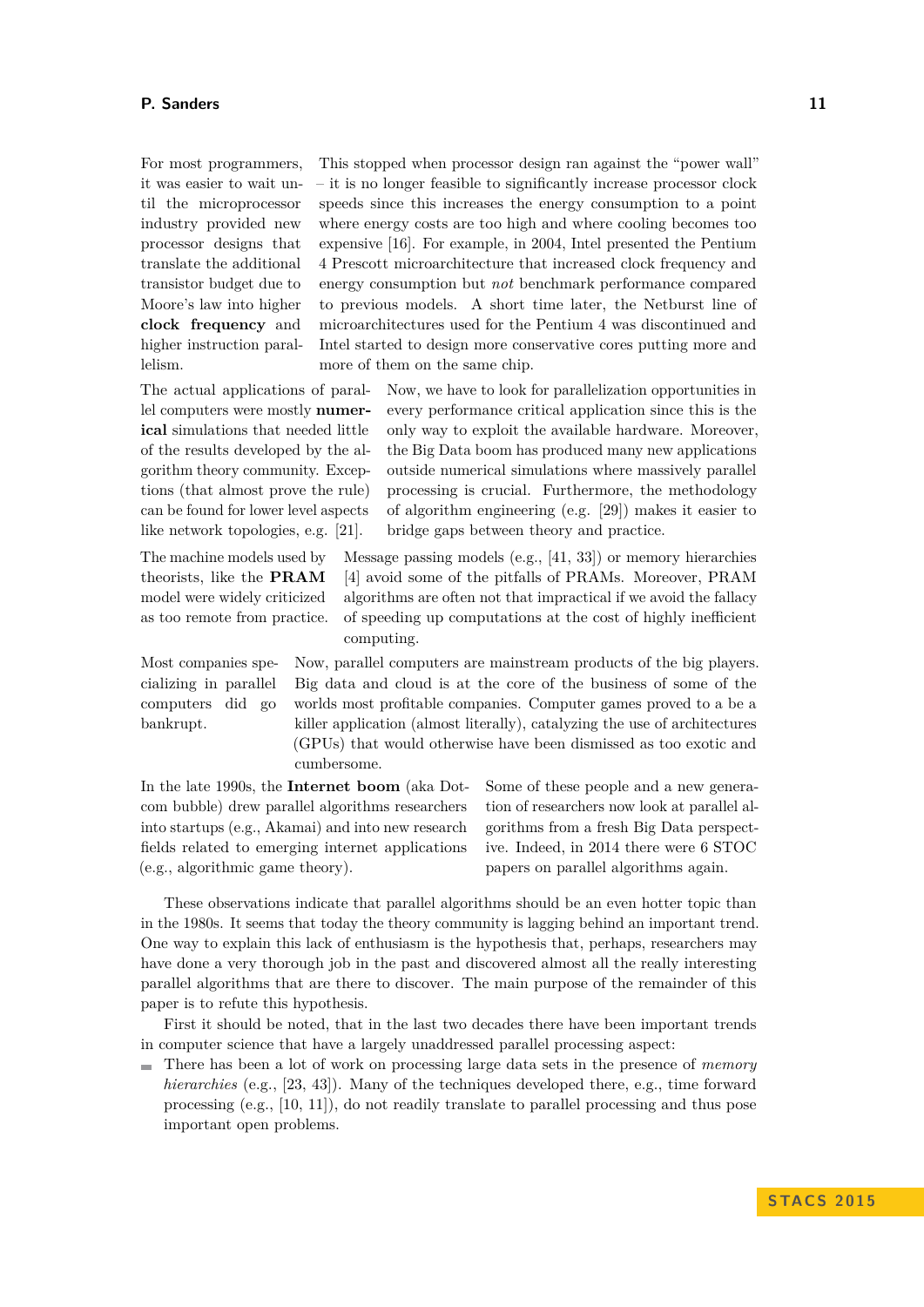<span id="page-2-0"></span>

 $\mathcal{L}^{\mathcal{L}}$ **Figure 1** Number of processors (cores) in the worlds fastest supercomputers [\[40\]](#page-8-3), Nvidia GPUs [\[44\]](#page-8-4), and Intel Xeon server processors (single chip) [\[45\]](#page-8-5).

- Data movement in memory hierarchies is vertical data movement between memory units  $\sim$ at different levels. Horizontal data movements between processors in a distributed memory machine is an equally important related problem but has been studied much less. An important difference is that horizontal communication volume can be sublinear in the input size if we manage to solve problems by predominantly local computation. The resulting area of *communication efficient algorithms* is full of interesting open problems [\[33\]](#page-7-2).
- *Streaming* algorithms [\[18\]](#page-7-4) have explicitly been developed to allow processing large data  $\blacksquare$ sets. However, the basic model for streaming algorithms is inherently sequential and needs parallel generalizations. See also [\[33\]](#page-7-2).
- Many *succinct data structures* (e.g. [\[17\]](#page-6-4)) have been designed to handle large data sets. However, for many of them it is not clear how to construct them efficiently in parallel.
- *Smoothed analysis* [\[37\]](#page-7-5) is a sound way to explain why certain algorithms for hard problems  $\blacksquare$ are efficient in practice. However, few parallel algorithms have been analyzed in this framework.
- *Fixed-parameter algorithms* (e.g., [\[25\]](#page-7-6)) study efficient algorithms for "easy" instances of ÷, hard problems. Few of these algorithms have been parallelized so far.
- There has been some early work on parallel *approximation algorithms* [\[22\]](#page-7-7) but very little  $\sim$ on parallelizing the vast number of approximation algorithms studied since then. It is particularly surprising that even the intensive work on scheduling parallel processors has seen very few algorithms for doing that in parallel [\[3,](#page-6-5) [31\]](#page-7-8).
- Application areas like *bioinformatics* or *computational finance* recently had large impact  $\blacksquare$ on algorithmic research. Many of the investigated problems require parallel algorithms to be useful in practice.
- The *big data* boom brought a large number of new applications into focus, in particular,  $\blacksquare$ algorithms for *data analysis* and *machine learning* become important.
- The *energy consumption* of computations is becoming more important than running time.  $\sim$ this should become important for algorithm design, in particular for *exascale computing* where the computer architects are already basing most of their design decisions on energy consumption (e.g. [\[20\]](#page-7-9)).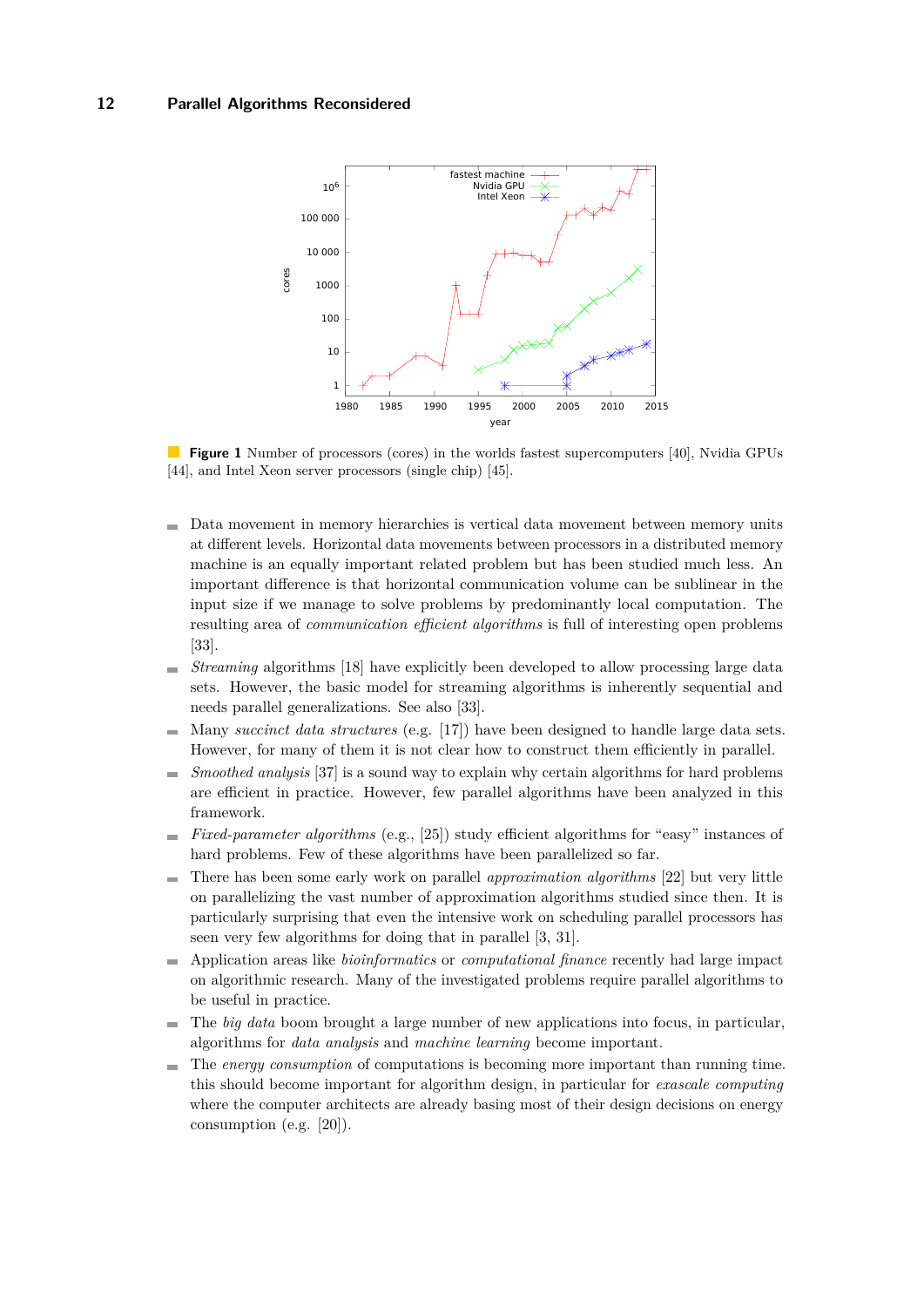### **P. Sanders 13**

Applications on exascale computers and Big data also require *fault tolerance*. Building that already into the algorithms is a promising research area. The algorithm theory community has done some work on *resilient algorithms* [\[14\]](#page-6-6) that can survive certain memory corruptions but is has not embraced fault tolerant parallel algorithms. This is surprising because fault tolerance is actually *easier* to achieve in a parallel system since intact processors may step in for faulty ones.

### **2 Examples from our Work**

In order to illustrate that there is a bonanza of quite fundamental results on parallel algorithms still to be found, we describe a selection of our results on parallel algorithms published since 2013.

### **2.1 Sorting**

Sorting is one of the most intensively studied algorithmic problems. It is of particular interest to parallel computing since sorting is often used to bring data together that has to be processed together. We were able to obtain several quite fundamental new results on sorting.

**String sorting.** is practically important since many big data applications have variable length keys. The theoretical challenge here is to exploit that only *distinguishing prefixes* need to be inspected – indeed sequential string sorting needs work only linear in the total distinguishing prefix size. We found *no* previous work on parallel string sorting except some PRAM algorithms always inspecting the entire input which are thus work-inefficient. We adapted parallel sorting algorithms for atomic objects so that they only inspect the distinguishing prefixes [\[8,](#page-6-7) [7\]](#page-6-8).

**Malleable sorting.** In practice, parallel programs have to share resources (e.g. processors) with other programs. Therefore, the amount of available resources for a particular program may vary over time in an online fashion. Thus parallel algorithms should be able to dynamically adapt to the amount of available resources. We have studied this phenomenon for the example of sorting and show that this yields advantages over leaving this adaptivity to the operating system [\[15\]](#page-6-9).

**Massively parallel sorting.** There are many asymptotically efficient sorting algorithms running in polylogarithmic time. However, all these algorithms require the data to be moved at least a logarithmic number of times. On the other hand, there are algorithms that need to move data only once which makes them much more practical for sorting large inputs on distributed memory machines. However, these algorithms need a linear number of message startups on the critical path which makes them impractical for large machines. We have designed algorithms that interpolate between these to extremes – moving the data *k* times reduces the critical path length to  $kp^{1/k}$  [\[5\]](#page-6-10). There were similar algorithms but none with a comparable worst case guarantee.

### **2.2 Data Structures**

There has been a lot of work on concurrent data structures (e.g. [\[19\]](#page-7-10)). However, much of this is very slow in the worst case since contention of operations competing for the same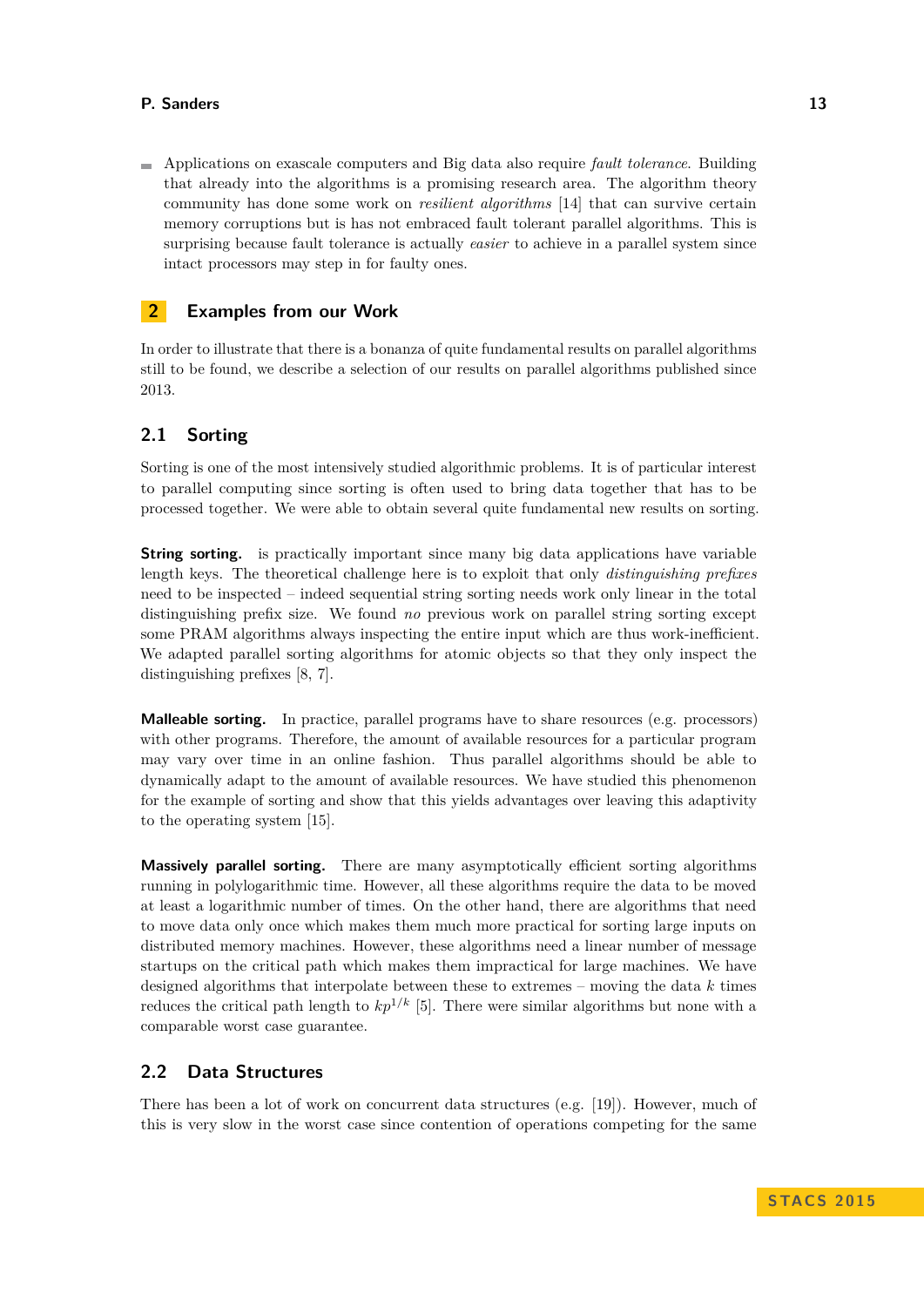place in the data structure can occur. It turns out that these problems can sometimes be avoided by relaxing the data structure semantics or by considering bulk operations.

**Relaxed Priority Queues.** support concurrent insertions and deletions of elements that have near minimum values. We have designed a very simple such data structure (MultiQueue) based on multiple sequential priority queues. Insertions go to random queues and deletions take the minimum from two randomly sampled queues [\[28\]](#page-7-11). This data structure considerably outperforms much more complicated previous data structures.

**Approximate Membership.** Bloom filters save communication volume by providing a space efficient data structure for approximate membership queries. However, there is surprisingly little work on distributed Bloom filters. For example, a recent survey on Bloom filters in distributed systems [\[39\]](#page-7-12) mentions no less than 23 variants but none that truly distributes the data structure over multiple processors and thus scales to the largest data sets. We have designed such a structure and apply it for communication efficient duplicate detection and database join [\[33\]](#page-7-2).

## **2.3 Graph Algorithms**

**Multi-objective Shortest Paths.** is an intensively studied problem of high practical relevance where parallelization is attractive since it is computationally much more expensive than the standard single-objective case. While the latter problem is difficult to parallelize in the worst case, we have shown that the additional work due to the added objectives is easy to parallelize. Indeed, a very simple generalization of Dijkstra's well known single-objective algorithm turns out to be a scalable parallel algorithm requiring the same number of *n* iterations [\[32\]](#page-7-13). This algorithm also works well in practice [\[13\]](#page-6-11). Another interesting aspect of this problem is that it combines graphs and computational geometry.

**Maximal matchings.** We give a simple linear work polylogarithmic time algorithm for computing maximal matchings in [\[9\]](#page-6-12). The algorithm also computes 1*/*2-approximations of weighted matchings and works well in practice.

**Graph partitioning.** asks for partitioning the vertex set of a graph into *k* pieces of about equal size such that the number of cut edges is small. This is a frequently needed (NP-hard) problem that is particularly important for processing graphs in parallel. Our partitioner KaHIP [\[34\]](#page-7-14) yields the highest quality world wide for a large spectrum of inputs including some of the largest inputs considered so far [\[1,](#page-6-13) [24\]](#page-7-15). The algorithms used are complex heuristics combining many techniques. What is interesting from an algorithm theory point of view is that the practical quality improvements we achieve are in large parts due to integrating solvers for graph theoretical subproblems for which polynomial time algorithms are known. For example, this includes maximum flows, strongly connected components, negative cycle detection, or edge coloring.

# **2.4 Linear Algebra**

One criticism of classical PRAM algorithms is not so much founded in the machine model but in the strive for polylogarithmic execution time even at the cost of inefficient algorithms. One such example are algorithms for matrix inversion and related problems. Theoretical research has found polylogarithmic time inefficient algorithms whereas the algorithms used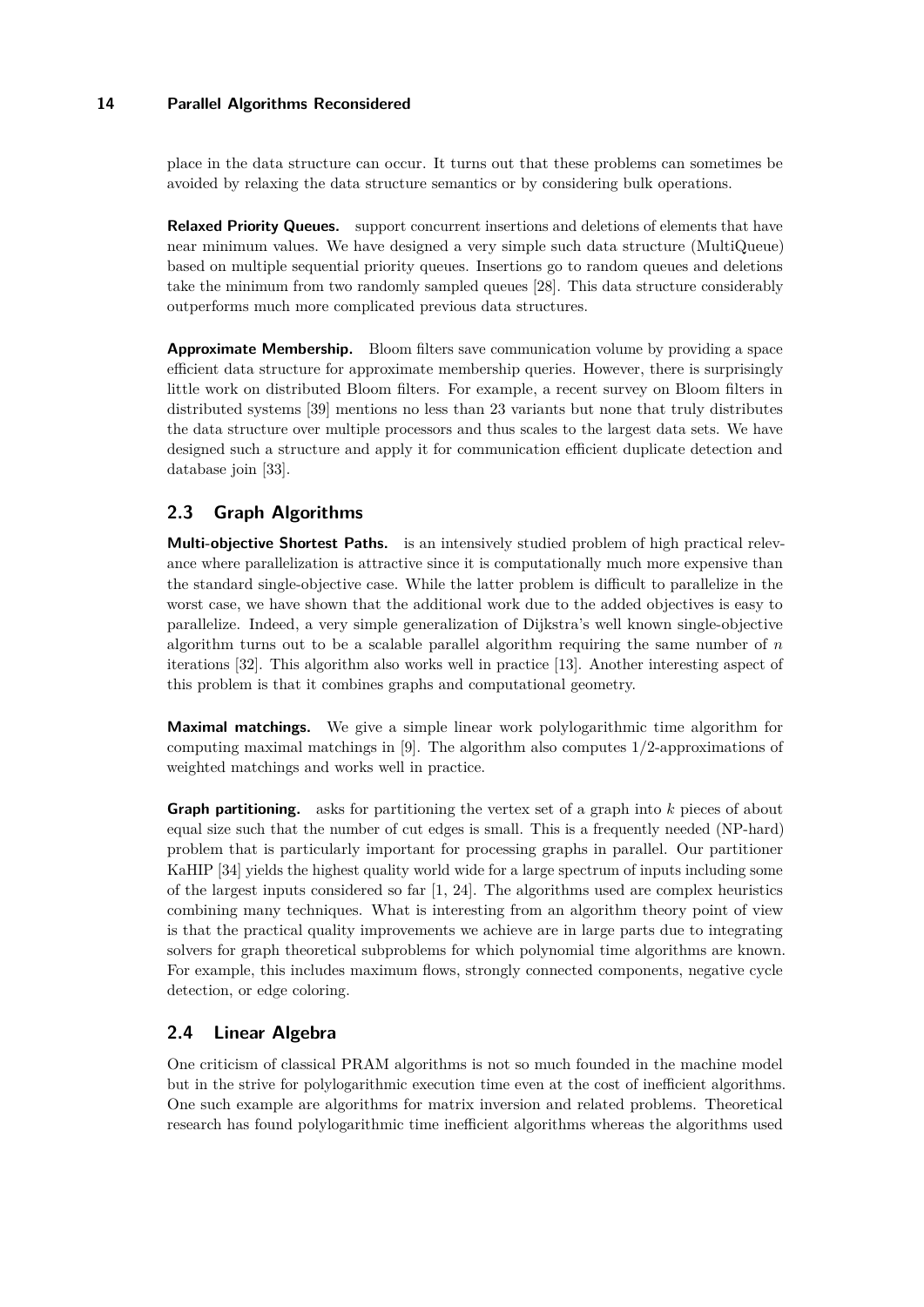in practice perform a near optimal amount of work yet need time  $\Omega(n)$  where *n* is the matrix dimension. We found an asymptotically efficient polylogarithmic time algorithm that also works well in practice [\[35\]](#page-7-16). The algorithm combines Strassen's recursive algorithm [\[38\]](#page-7-17) with an inefficient algorithm based on Newton's method [\[26\]](#page-7-18). Overall, this reduces matrix inversion to a polylogarithmic number of matrix multiplications. Since the inefficient algorithm is only applied to small subproblems, the overall algorithm is efficient.

### **3 Selected Open Problems**

To further underline that there is a lot to be done, we give a list of open problems selected for being quite fundamentally interesting and spanning a wide range of topics. The ordering is roughly from rather specific questions to quite general problem areas with a large number of concrete possible projects.

- **1.** *Priority Queues:* Show probabilistic quality guarantees for the MultiQueues from [\[28\]](#page-7-11) or design a comparably fast data structure with provable guarantees.
- **2.** *Strongly Connected Components:* Is there a polylogarithmic time, work efficient algorithm for finding strongly connected components? (Similar questions can be asked for many graph problems.)
- **3.** *Matchings:* Give a linear work polylogarithmic time parallel algorithm for  $(1 \epsilon)$ approximation of weighted matchings – perhaps by parallelizing [\[12\]](#page-6-14). Even the unweighted case, or the  $2/3 - \epsilon$ -approximation algorithms like [\[27\]](#page-7-19) would be an interesting result.
- **4.** *Data Exchange:* There has been intensive work on routing in a wide spectrum of networks. However, even very simple models have wide open problems. For example, consider a half-duplex fully connected model: any one of p processors can move a data packet to any other processor in one step. However, at any time, a processor can only be involved in a single communication. Let *h* denote the maximum number of packets any processor is involved in. Delivering the data directly is equivalent to edge coloring of multigraphs and thus takes about  $\frac{3}{2}h$  steps in the worst case [\[36\]](#page-7-20). We show that routing the packets on detours can lower this to about  $\frac{6}{5}h$  [\[30\]](#page-7-21). In the very special case that one fourth of the processors need not communicate at all, this can be reduced to *h* steps [\[2\]](#page-6-15). An interesting conjecture is that  $\approx h$  steps also suffice as long as the total number of packets is at most  $\frac{3}{8}hp.$
- **5.** *Solving Systems of Linear Equations:* Is there a polylogarithmic time algorithm with work  $O(n^3)$  that solves a system of equations  $Ax = b$  in a comparably stable way as Gaussian elimination? The matrix inversion algorithm from [\[35\]](#page-7-16) is not stable enough for all applications, in particular if *A* is not symmetric. On the other hand, Gaussian elimination is P-complete [\[42\]](#page-8-6).
- **6.** *Compressed Text Indexing:* Develop a polylogarithmic time work-efficient algorithm for constructing compressed suffix arrays or related data structures.
- **7.** *Parallel Paging:* A lot of work has been done on the sequential paging problem [\[6\]](#page-6-16) given a single sequence of data block accesses, decide, which of them should be kept in cache at what time to minimize the number of block transfers between slow memory and cache. Very little is known on parallel paging. For example, given *n* such sequences representing tasks, schedule them on *p* processors such that the bottleneck number of block transfers is minimized. We may want to distinguish between shared and private caches, online and offline strategies, . . .
- **8.** *Energy Efficient Computing:* Find a simple model with high predictive value for the actual energy efficiency of (parallel) algorithms.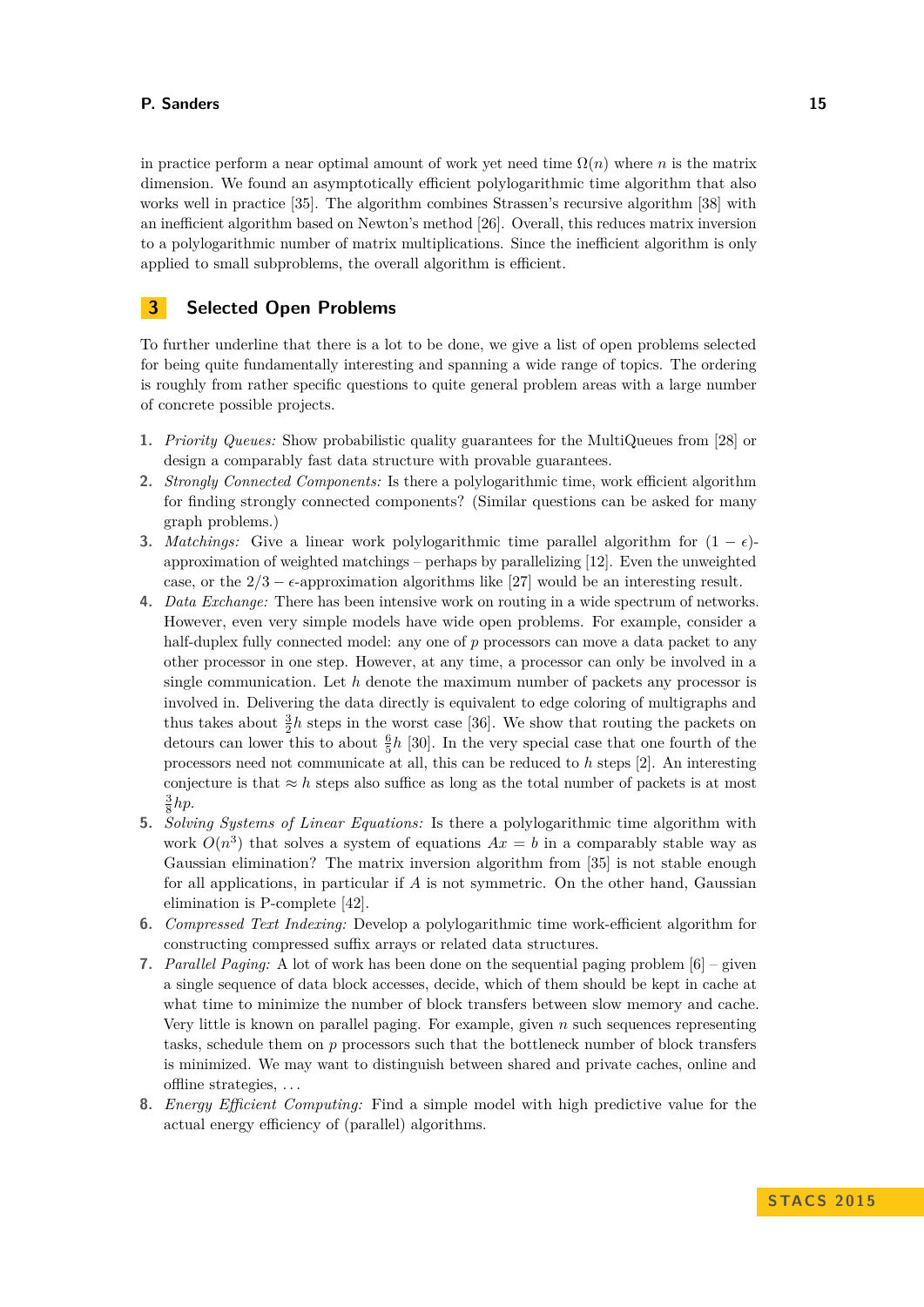- **9.** *Communication Efficient Algorithms:* For your favorite algorithmic problem, find out whether there exists a communication efficient parallel algorithm for it.
- **10.** *Parallel Streaming Algorithms:* Assume data arrives in data streams to *p* processors with limited *local* memory. How can you approximate important information about the data while keeping the communication volume small? The concrete problem considered could be any problem previously considered in sequential streaming algorithms.

#### **References**

- <span id="page-6-13"></span>**1** Yaroslav Akhremtsev, Peter Sanders, and Christian Schulz. (semi-)external algorithms for graph partitioning and clustering. In *Alenex 2015*, 2015.
- <span id="page-6-15"></span>**2** Eric Anderson, Joseph Hall, Jason Hartline, Mick Hobbes, Anna Karlin, Jared Saia, Ram Swaminathan, and John Wilkes. Algorithms for data migration. *Algorithmica*, 57(2):349– 380, 2010.
- <span id="page-6-5"></span>**3** Richard J. Anderson, Ernst W. Mayr, and Manfred K. Warmuth. Parallel approximation algorithms for bin packing. *Inf. Comput.*, 82(3):262–277, 1989.
- <span id="page-6-1"></span>**4** Lars Arge, Michael T Goodrich, Michael Nelson, and Nodari Sitchinava. Fundamental parallel algorithms for private-cache chip multiprocessors. In *20th Symposium on Parallelism in Algorithms and Architectures (SPAA)*, pages 197–206. ACM, 2008.
- <span id="page-6-10"></span>**5** Michael Axtmann, Timo Bingmann, Peter Sanders, and Christian Schulz. Practical massively parallel sorting–basic algorithmic ideas. *arXiv preprint arXiv:1410.6754*, 2014.
- <span id="page-6-16"></span>**6** A. L. Belady. A study of replacement algorithms for virtual storage computers. *IBM Systems Journal*, 5:78–101, 1966.
- <span id="page-6-8"></span>**7** Timo Bingmann, Andreas Eberle, and Peter Sanders. Engineering parallel string sorting. *arXiv preprint arXiv:1403.2056*, 2014.
- <span id="page-6-7"></span>**8** Timo Bingmann and Peter Sanders. Parallel string sample sort. In *21st European Symposium on Algorithme (ESA)*, volume 8125 of *LNCS*, pages 169–180. Springer, 2013.
- <span id="page-6-12"></span>**9** Marcel Birn, Vitaly Osipov, Peter Sanders, Christian Schulz, and Nodari Sitchinava. Efficient parallel and external matching. In *Europar*, LNCS. Springer, 2013.
- <span id="page-6-2"></span>**10** Y.-J. Chiang, M. T. Goodrich, E. F. Grove, R. Tamassia, D. E. Vengroff, and J. S. Vitter. External memory graph algorithms. In *6th Annual ACM-SIAM Symposium on Discrete Algorithms*, pages 139–149, 1995.
- <span id="page-6-3"></span>**11** R. Dementiev, P. Sanders, D. Schultes, and J. Sibeyn. Engineering an external memory minimum spanning tree algorithm. In *IFIP TCS*, pages 195–208, Toulouse, 2004.
- <span id="page-6-14"></span>**12** Ran Duan and Seth Pettie. Approximating maximum weight matching in near-linear time. In *51st IEEE Symposium on Foundations of Computer Science (FOCS)*, pages 673–682. IEEE, 2010.
- <span id="page-6-11"></span>**13** Stephan Erb, Moritz Kobitzsch, and Peter Sanders. Parallel bi-objective shortest paths using weight-balanced B-trees with bulk updates. In *13th Symposium on Experimental Algorithms (SEA)*, 2014.
- <span id="page-6-6"></span>**14** Irene Finocchi, Fabrizio Grandoni, and Giuseppe F Italiano. Designing reliable algorithms in unreliable memories. In *Algorithms–ESA 2005*, volume 3669 of *LNCS*, pages 1–8. Springer, 2005.
- <span id="page-6-9"></span>**15** Patrick Flick, Peter Sanders, and Jochen Speck. Malleable sorting. In *27th International Symposium on Parallel & Distributed Processing (IPDPS)*, pages 418–426. IEEE, 2013.
- <span id="page-6-0"></span>**16** Michael Flynn and Patrick Hung. Microprocessor design issues: thoughts on the road ahead. *Micro, IEEE*, 25(3):16–31, 2005.
- <span id="page-6-4"></span>**17** Roberto Grossi and Jeffrey Scott Vitter. Compressed suffix arrays and suffix trees with applications to text indexing and string matching. *SIAM Journal on Computing*, 35(2):378– 407, 2005.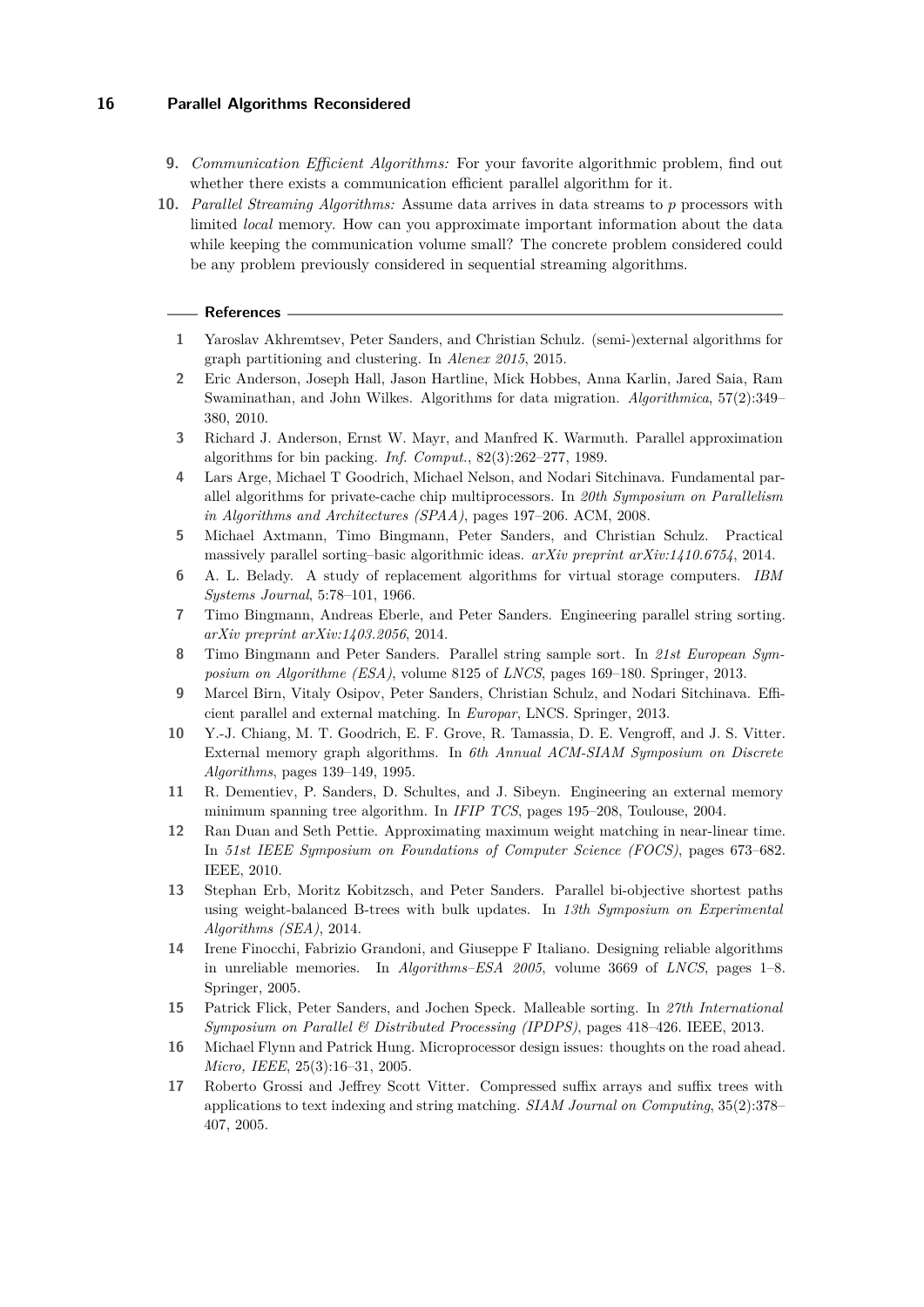### **P. Sanders 17**

- <span id="page-7-4"></span>**18** Monika Henzinger, Prabhakar Raghavan, and Sridar Rajagopalan. Computing on data streams. *External Memory Algorithms: DIMACS Workshop External Memory and Visualization, May 20-22, 1998*, 50:107, 1999.
- <span id="page-7-10"></span>**19** M. Herlihy and N. Shavit. *The Art of Multiprocessor Programming*. Morgan Kaufmann, 2008.
- <span id="page-7-9"></span>**20** Peter Kogge et al. Exascale computing study: Technology challenges in achieving exascale systems. Technical Report CSE-TR-2008-13, U. of Notre Dame / DARPA IPTO, 2008.
- <span id="page-7-0"></span>**21** Charles E Leiserson. Fat-trees: universal networks for hardware-efficient supercomputing. *Computers, IEEE Transactions on*, 100(10):892–901, 1985.
- <span id="page-7-7"></span>**22** Ernst W. Mayr. Parallel approximation algorithms. Technical Report STm-CS-88-1225, Stanford University, 1988.
- <span id="page-7-3"></span>**23** U. Meyer, P. Sanders, and J. Sibeyn, editors. *Algorithms for Memory Hierarchies*, volume 2625 of *LNCS Tutorial*. Springer, 2003.
- <span id="page-7-15"></span>**24** Henning Meyerhenke, Peter Sanders, and Christian Schulz. Parallel graph partitioning for complex networks. In *29th IEEE International Parallel & Distributed Processing Symposium (IPDPS)*, 2015. to appear.
- <span id="page-7-6"></span>**25** Rolf Niedermeier. *Invitation to fixed-parameter algorithms*, volume 31 of *Oxford Lecture Series in Mathematics and its Applications*. Oxford University Press, Oxford, 2006.
- <span id="page-7-18"></span>**26** Victor Pan and John Reif. Fast and efficient parallel solution of dense linear systems. *Computers & Mathematics with Applications*, 17(11):1481 – 1491, 1989.
- <span id="page-7-19"></span>**27** S. Pettie and P. Sanders. A simpler linear time 2*/*3− approximation for maximum weight matching. *Information Processing Letters*, 91(6):271–276, 2004.
- <span id="page-7-11"></span>**28** Hamza Rihani, Peter Sanders, and Roman Dementiev. Multiqueues: Simpler, faster, and better relaxed concurrent priority queues. *CoRR*, abs/1411.1209, 2014.
- <span id="page-7-1"></span>**29** P. Sanders. Algorithm engineering – an attempt at a definition. In *Efficient Algorithms*, volume 5760 of *LNCS*, pages 321–340. Springer, 2009.
- <span id="page-7-21"></span>**30** P. Sanders and R. Solis-Oba. How helpers hasten *h*-relations. *Journal of Algorithms*, 41:86–98, 2001.
- <span id="page-7-8"></span>**31** P. Sanders and J. Speck. Exact parallel malleable scheduling for tasks with concave speedup fun ctions. In *25th IEEE International Parallel and Distributed Processing Symposium*, pages 1156–1166, 2011.
- <span id="page-7-13"></span>**32** Peter Sanders and Lawrence Mandow. Parallel label-setting multi-objective shortest path search. In *27th IEEE International Parallel & Distributed Processing Symposium*, pages 215–224, 2013.
- <span id="page-7-2"></span>**33** Peter Sanders, Sebastian Schlag, and Ingo Müller. Communication efficient algorithms for fundamental big data problems. In *IEEE Int. Conf. on Big Data*, 2013.
- <span id="page-7-14"></span>**34** Peter Sanders and Christian Schulz. Think locally, act globally: Highly balanced graph partitioning. In *Experimental Algorithms*, pages 164–175. Springer Berlin Heidelberg, 2013.
- <span id="page-7-16"></span>**35** Peter Sanders, Jochen Speck, and Raoul Steffen. Work-efficient matrix inversion in polylogarithmic time. In *25th ACM Symposium on Parallelism in Algorithms and Architectures*, pages 214–221. ACM, 2013.
- <span id="page-7-20"></span>**36** C. E. Shannon. A theorem on colouring lines of a network. *J. Math. Phys.*, 28(148–151), 1949.
- <span id="page-7-5"></span>**37** D. Spielman and S.-H. Teng. Smoothed analysis of algorithms: why the simplex algorithm usually takes polynomial time. *Journal of the ACM*, 51(3):385–463, 2004.
- <span id="page-7-17"></span>**38** Volker Strassen. Gaussian elimination is not optimal. *Numerische Mathematik*, 13:354–356, 1969. 10.1007/BF02165411.
- <span id="page-7-12"></span>**39** Sasu Tarkoma, Christian Esteve Rothenberg, and Eemil Lagerspetz. Theory and practice of Bloom filters for distributed systems. *Communications Surveys & Tutorials, IEEE*, 14(1):131–155, 2012.